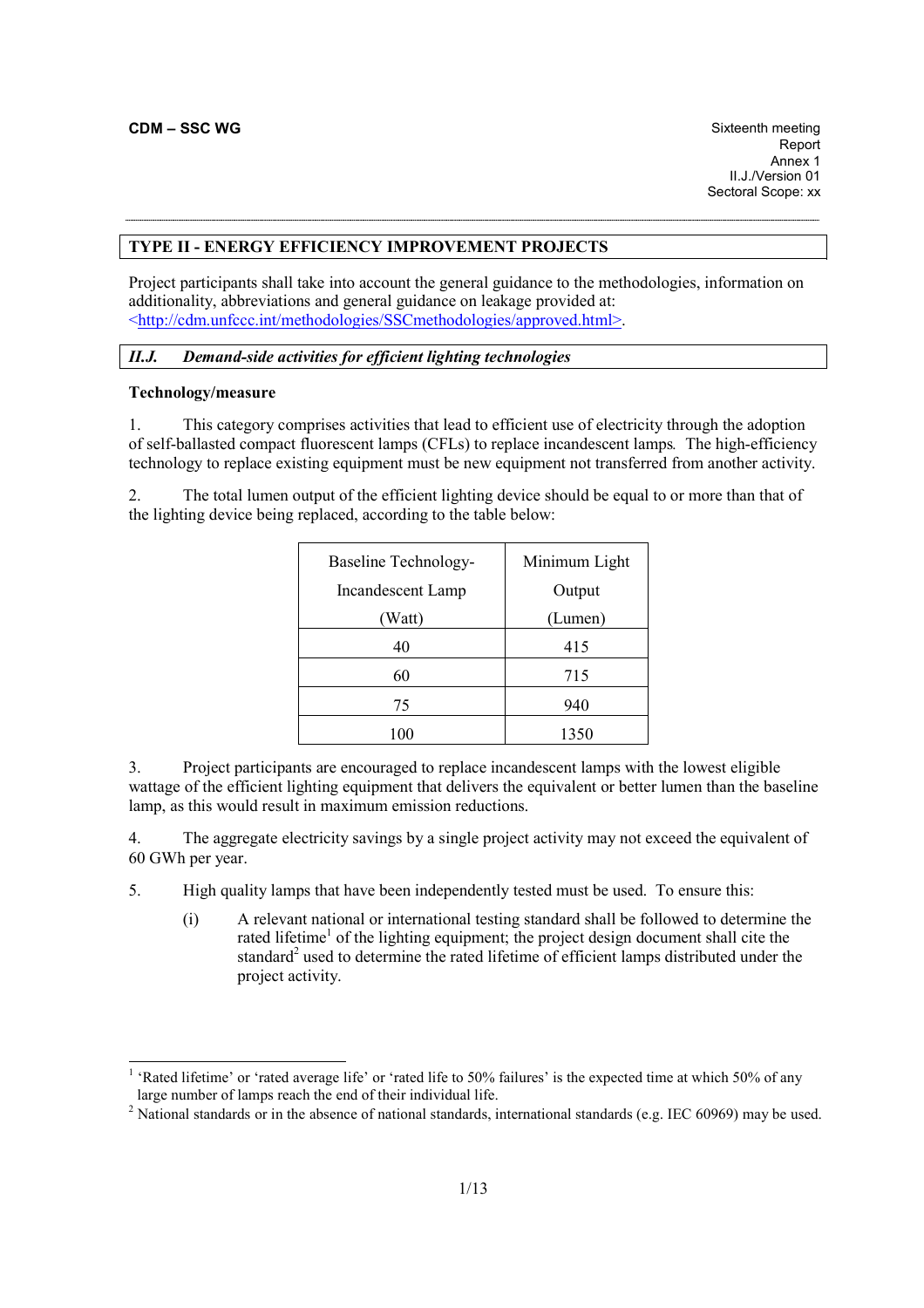report to the contract of the contract of the contract of the contract of the contract of the contract of the contract of the contract of the contract of the contract of the contract of the contract of the contract of the **Annex 1 Annex 1**  II.J./Version 01 Sectoral Scope: xx

> **Indicative simplified baseline and monitoring methodologies for selected small-scale CDM project activity categories**

# *II.J. Demand-side activities for efficient lighting technologies (cont)*

6. Efficient lighting technology under the project activity (e.g. uncovered compact fluorescent lamp with integrated electronic ballast) shall be marked for the project. This shall include following minimum information in addition to the standard lamp specifications.<sup>3</sup>

- Batch number providing information on period of manufacture;
- Standard to which the lamp type is certified:
- Label indicating the name of the CDM project or CDM Program of Activities;
- The words "Not for Resale".

7. The project design document shall explain the proposed method of distribution of efficient lighting equipment and how the incandescent bulbs will be returned, stored and monitored before destruction*.* Measures to replace the defective equipment shall be explained*.* It shall also be explained how the proposed measures eliminate any possibilities for double accounting of emission reductions.

8. The project activity must be designed to limit undesired secondary market effects (e.g., leakage) and free riders:

- (i) By ensuring that replaced lamps are exchanged and destroyed;
- $(i)$  By direct installation, charging at least a minimal price<sup>4</sup> for efficient lighting equipment and restricting the number of lamps per household distributed through the project activity; and
- (iii) By ensuring incandescent bulbs will not be replaced by an efficient lamp in spots where the (daily) utilization hours can be expected to be very low.<sup>5</sup>

## **Boundary**

-

9. The project boundary is the physical, geographical location of each measure (each lamp) installed.

## **Crediting Period**

10. This methodology is applicable to only one crediting period of up to 10 years. Certified Emission reductions can be earned only for the rated lifetime (rated life to 50% failures) of efficient lighting equipment.

<sup>4</sup> For example cost equivalent of an incandescent lamp being replaced

 $3$  For example power rating, lumen output, correlated colour temperature, voltage, power factor, frequency.

<sup>&</sup>lt;sup>5</sup> For example lamps in toilets, bathrooms or storage rooms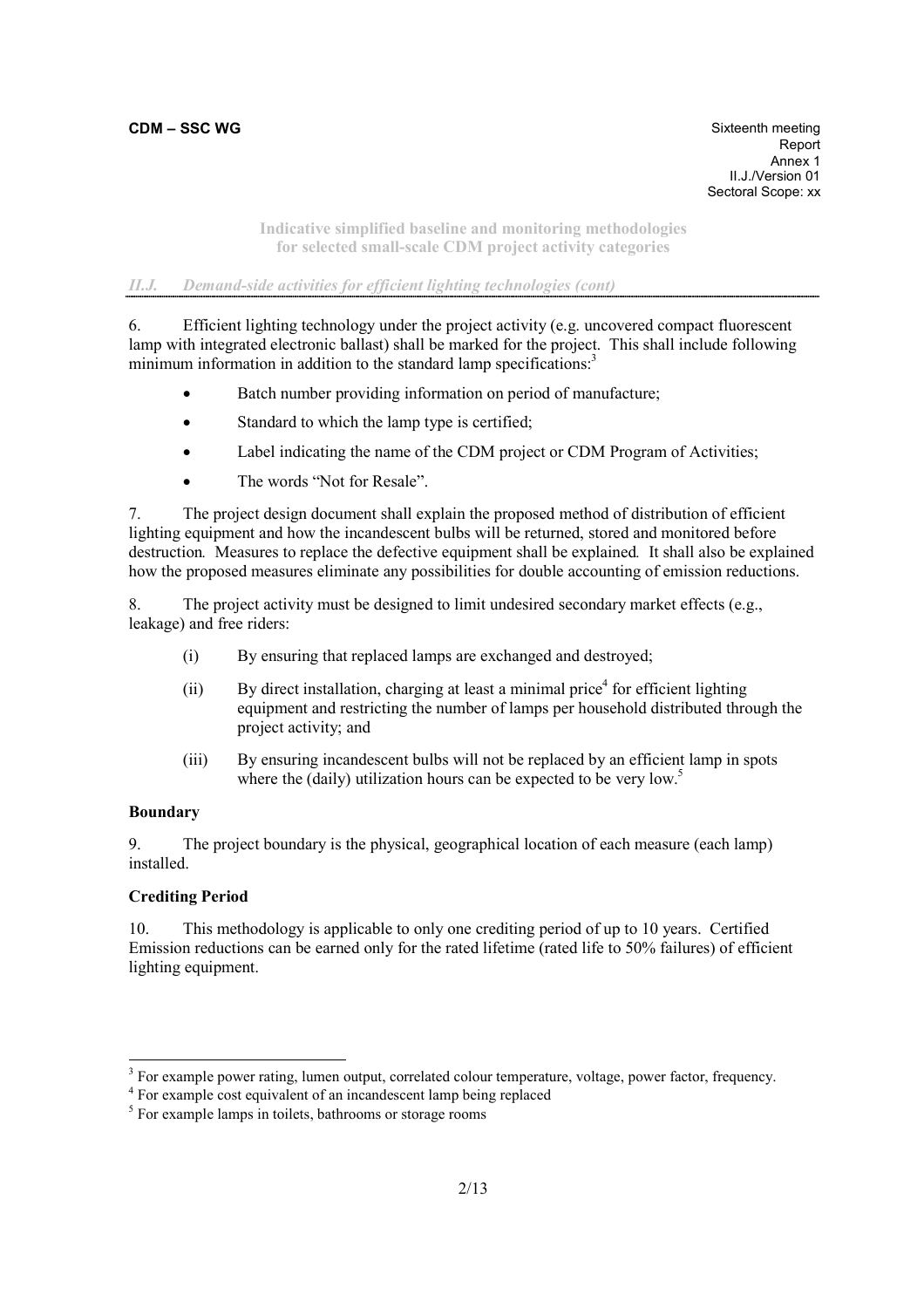**CDM – SSC WG** Sixteenth meeting Report report to the contract of the contract of the contract of the contract of the contract of the contract of the contract of the contract of the contract of the contract of the contract of the contract of the contract of the **Annex 1 Annex 1**  II.J./Version 01 Sectoral Scope: xx

> **Indicative simplified baseline and monitoring methodologies for selected small-scale CDM project activity categories**

*II.J. Demand-side activities for efficient lighting technologies (cont)* 

### **Baseline Emissions**

11. *Ex ante* calculations are done as per the following four steps:

- (i) Determine the technology of the lamps (e.g. incandescent, CFLs, tubular), nameplate/rated power (Watts) and daily hours of operation<sup>6</sup> of the lamps in the baseline situation in the project area through a baseline survey;
- (ii) Calculate the gross electricity savings from an individual lamp by comparing the nameplate/rated power rating of the new lighting equipment with that of the baseline lamp and multiplying by annual hours of operation;
- (iii) Calculate the net electricity saving (NES) by correcting the gross electricity savings for leakage, free ridership and transmission & distribution losses;

The electricity saved by the project activity in year *y* is calculated as follows:

$$
NES_y = \sum_{i=1}^{n} Q_{PJ,i} \times (1 - LFR_y) \times ES_i \times TD_y \times BP \times NTG
$$
 (1)

Where:

$$
ES_i = (P_{i, BL} - P_{i, PJ}) \times O_i \times 365/1000
$$
\n(2)

Where:

-

| $NES_{v}$      | Net electricity saved in year $y$ (kWh)                                                                                 |
|----------------|-------------------------------------------------------------------------------------------------------------------------|
| $Q_{\rm PJ,i}$ | Number (quantity) of pieces of equipment of type $i$ distributed and commissioned under<br>the project activity (units) |
| $\dot{i}$      | Counter for equipment type                                                                                              |
| n              | Number of types of equipment                                                                                            |
| $ES_i$         | Estimated annual electricity savings for equipment of type <i>i</i> , for the relevant technology<br>(kWh)              |
| $LFR_{i,y}$    | Lamp Failure Rate for equipment type $i$ in year $y$ (fraction)                                                         |

 $6$  Use lower of the following: a) 3 hours per 24 hrs period; b) Daily usage hours determined by the baseline survey. A different value for 'daily operating hours', corrected for seasonal variation of lighting hours if any, may be used only if it is based on continuous measurement of usage hours of baseline lamps for a minimum of 90 days at representative sample households (sampling determined by minimum 90% confidence interval and 10% maximum error margin).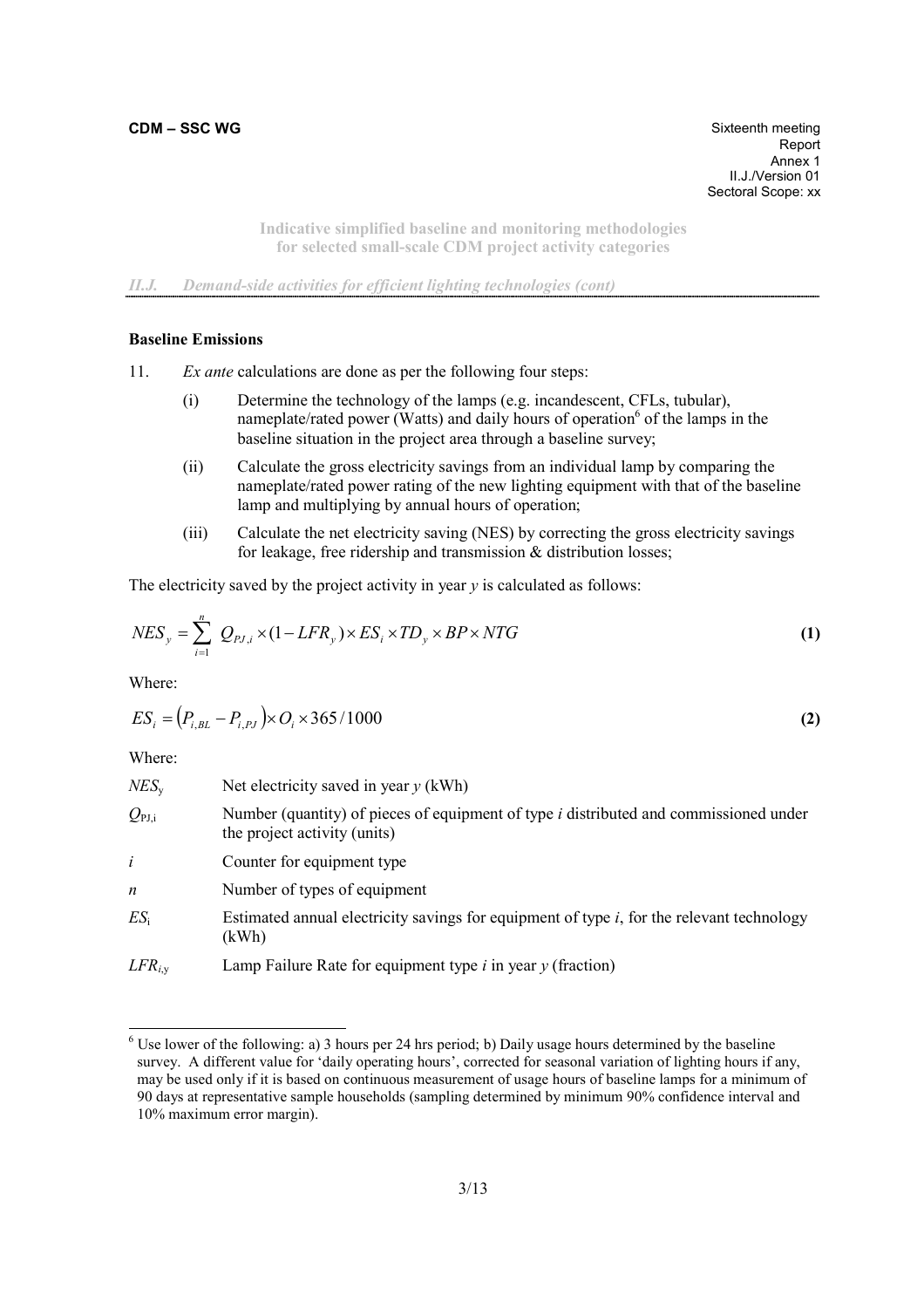**CDM – SSC WG** Sixteenth meeting report to the contract of the contract of the contract of the contract of the contract of the contract of the contract of the contract of the contract of the contract of the contract of the contract of the contract of the **Annex 1 Annex 1**  II.J./Version 01 Sectoral Scope: xx

> **Indicative simplified baseline and monitoring methodologies for selected small-scale CDM project activity categories**

# *II.J. Demand-side activities for efficient lighting technologies (cont)*

| $TD_{\rm v}$   | The factor for Transmission & distribution loss in year $y$ (fraction);<br>$Tdy = 1/[1 - (T&D \text{ losses}) y]$ , The T&D losses should not contain non-technical losses<br>such as commercial losses (e.g., theft/pilferage). The T&D losses should be estimated<br>using recent, accurate and reliable data available within the Host country. It can be<br>estimated either by a national utility or an official governmental body. Reliability of the<br>data used e.g. appropriateness, accuracy/uncertainty, and exclusion of non-technical<br>T&D losses shall be established and documented by the project participant. A default<br>value may be used for technical T&D losses, if no recent data is available or the data<br>cannot be regarded as accurate and reliable. The maximum value for $T\& D$ losses in any<br>given year $y$ shall not exceed 0.1 |
|----------------|--------------------------------------------------------------------------------------------------------------------------------------------------------------------------------------------------------------------------------------------------------------------------------------------------------------------------------------------------------------------------------------------------------------------------------------------------------------------------------------------------------------------------------------------------------------------------------------------------------------------------------------------------------------------------------------------------------------------------------------------------------------------------------------------------------------------------------------------------------------------------|
| NTG            | Net-to-gross adjustment factor, a default value <sup>7</sup> of 0.85 to be used unless a more<br>appropriate value based on a lighting use survey from the same region and not older than<br>2 years is available                                                                                                                                                                                                                                                                                                                                                                                                                                                                                                                                                                                                                                                        |
| $P_{i, BL}$    | Rated power of the baseline lighting devices of the group of " $i$ " lighting devices (Watts)                                                                                                                                                                                                                                                                                                                                                                                                                                                                                                                                                                                                                                                                                                                                                                            |
| $P_{i, \, PJ}$ | Rated power of the project lighting devices of the group of "i" lighting devices (Watts)                                                                                                                                                                                                                                                                                                                                                                                                                                                                                                                                                                                                                                                                                                                                                                                 |
| $O_i$          | Average daily operating hours of the lighting devices replaced by the group of "i"<br>lighting devices, use lower of the following: a) 3 hours per 24 hrs period; b) Daily usage<br>hours determined by the baseline survey. A different value for 'daily operating hours',<br>corrected for seasonal variation of lighting hours if any, may be used only if it is based<br>on continuous measurement of usage hours of baseline lamps for a minimum of 90 days<br>at representative sample households (sampling determined by minimum 90% confidence<br>interval and 10% maximum error margin)                                                                                                                                                                                                                                                                         |
| BP             | Baseline penetration factor <sup>8</sup> (BP = 1-(# of pieces of screw-in or lock-in efficient lighting<br>equipment/total # of pieces of screw-in or lock-in lighting equipment), based on ex ante<br>representative sample survey; BP is applicable to 'Project Activity under Programme of<br>Activities (CPA of PoA)' and in other cases set BP to '1.0'                                                                                                                                                                                                                                                                                                                                                                                                                                                                                                             |

The Lamp Failure Rate (LFRy) is the % of lamps that have failed during a year.The rated lifetime is used to calculate the *ex ante* Lamp Failure Rate as follows:

If 
$$
y * X < L
$$
, LFR<sub>i,y</sub> =  $y * X * (100 - P) / (100 \times L)$  (3)

If  $y * X > or = L, LFR$ <sub>*i,y*</sub> = 1

<sup>&</sup>lt;sup>7</sup> Based on the value proposed for downstream direct installation programs in Database for Energy Efficiency Resources (DEER, <http://eega.cpuc.ca.gov>).

<sup>&</sup>lt;sup>8</sup> This factor catpures the penetration of the project technology in the baseline situation.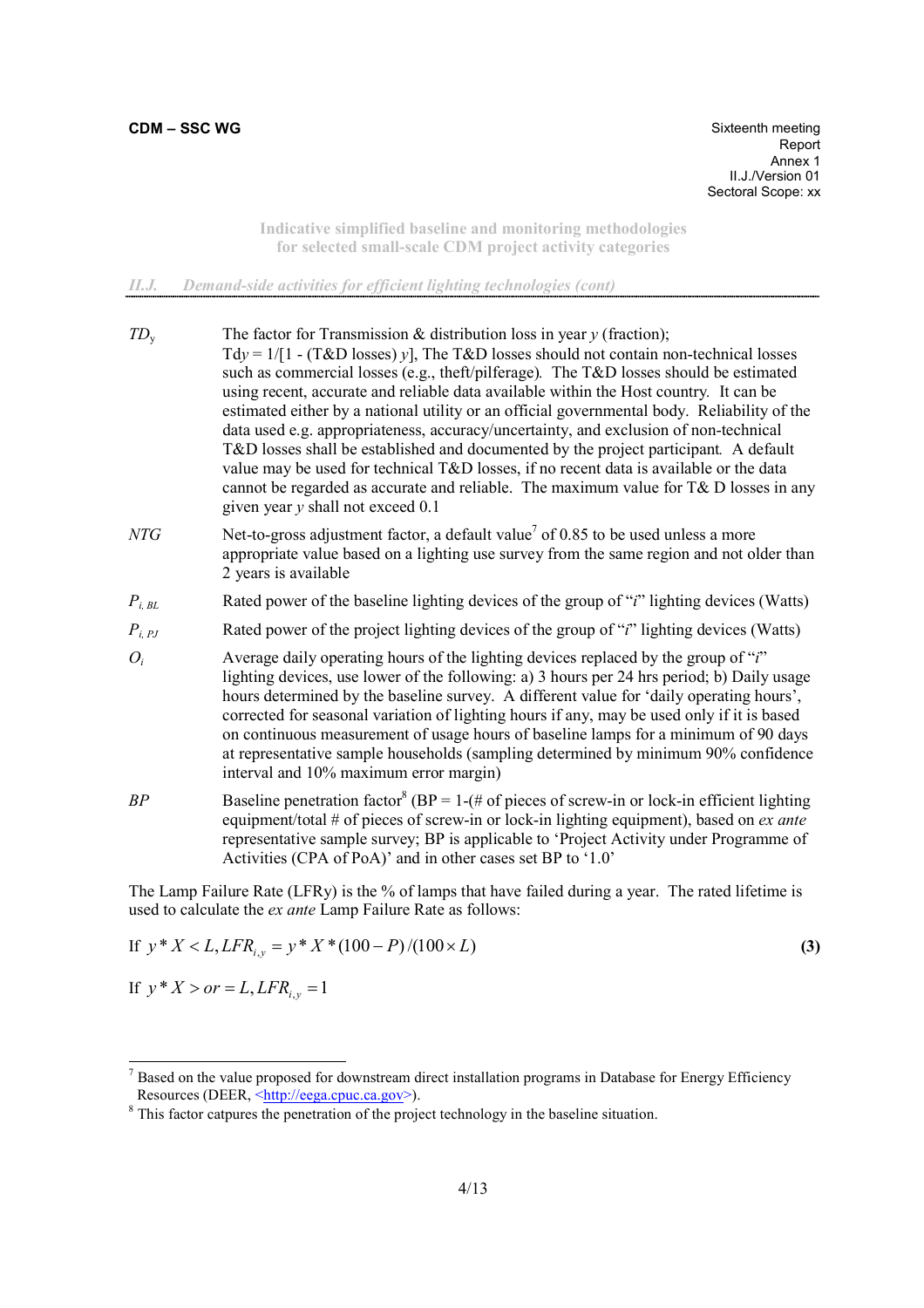report to the contract of the contract of the contract of the contract of the contract of the contract of the contract of the contract of the contract of the contract of the contract of the contract of the contract of the **Annex 1 Annex 1**  II.J./Version 01 Sectoral Scope: xx

> **Indicative simplified baseline and monitoring methodologies for selected small-scale CDM project activity categories**

*II.J. Demand-side activities for efficient lighting technologies (cont)* 

Where:

*LFR*y Lamp Failure Rate for year *y* (fraction)

- *L* Rated average life (hours)
- *P* % of lamps operating at the rated lifetime ( use a value of 50)
- *X* Number of operating hours per year
- *y* Counter for year
	- (iv) Emissions reduction is net electricity savings (*NES*) times an emission factor (*EF*) calculated in accordance with provisions under AMS I.D.

$$
ER_{y} = NES_{y} \times EF_{CO2, ELLC, y}
$$
 (4)

Where:

-

 $EF_{CO2, ELLC, y}$  Emission factor in year *y* calculated in accordance with the provisions in AMS I.D  $(tCO<sub>2</sub>/MWh)$ 

*ER<sub>y</sub>* Emission reductions in year  $\gamma$  (tCO<sub>2</sub>e)

12. The electricity savings from the efficient lighting equipment installed by the project activity shall be considered from the date of completion of installation of the equipment.

- 13. *Ex post* monitoring and adjustment of net electricity savings:
	- (i) First *ex post* monitoring survey, carried out within the first year after installation of all efficient light bulbs will provide a figure for the number of lamps placed in service and operating under the project activity*.* The results of this survey are used to determine the quantity of lamps  $(Q_{PJ,i})$  in the emission reduction calculation;
	- (ii) Subsequent *ex post* monitoring surveys are carried out at the following intervals until such time as CERs are being requested, (choose shorter of the two):
		- 1. Once every 3 years;
		- 2. Once for every 30% of the elapsed rated lifetime;<sup>9</sup>

<sup>9</sup> For example assuming a rated lifetime of 8000 hours and annual hours of operation of 1095, since the first *ex post* monitoring survey is done in year 1, the subsequent surveys take place in years 4, 6 and 8 as appropriate in accordance with the rated lifetime.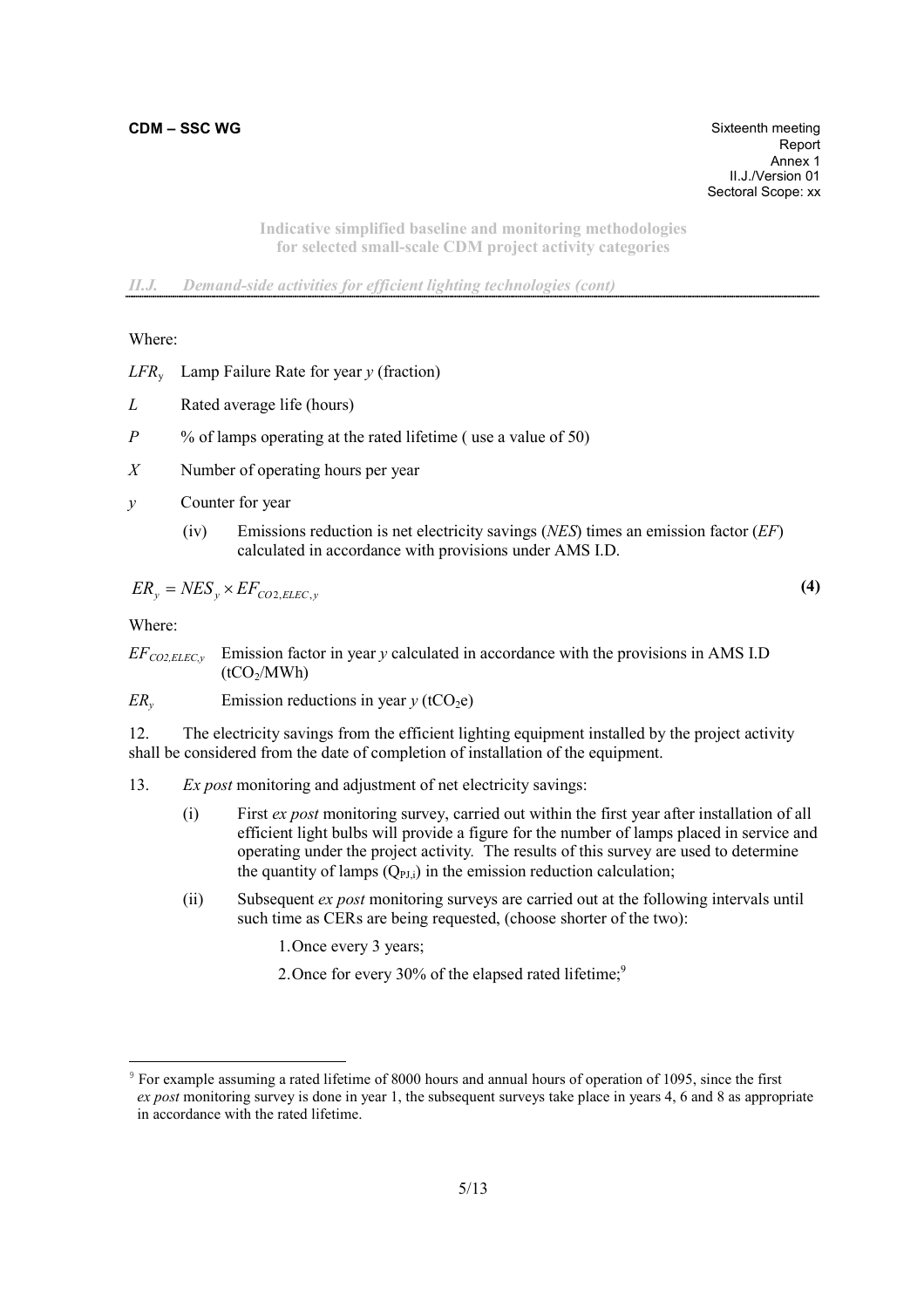report to the contract of the contract of the contract of the contract of the contract of the contract of the contract of the contract of the contract of the contract of the contract of the contract of the contract of the **Annex 1 Annex 1**  II.J./Version 01 Sectoral Scope: xx

> **Indicative simplified baseline and monitoring methodologies for selected small-scale CDM project activity categories**

# *II.J. Demand-side activities for efficient lighting technologies (cont)*

14. On the basis of *ex post* monitoring surveys, the net electricity savings are adjusted considering the actual lamp failure data. If the failure rates are higher than the *ex ante* estimate, subsequent emission reduction claims will compensate for the overestimations (linear failure rates of lamps may be assumed).

### **Monitoring**

15. Monitoring includes (i) an *ex ante* baseline survey, (ii) recording of lamp distribution data, and (iii) *ex post* monitoring surveys as defined in paragraph 13:

- (i) An *ex ante* baseline representative sample survey will be conducted to provide key information about existing equipment*.* The survey should be sufficient to determine daily average lighting usage, type of baseline technology and power rating of the equipment as specified in the Annex 1. Where applicable it should also collect data to determine the baseline penetration factor (BP);
- (ii) During project activity implementation, the following data are to be recorded:
	- Number of pieces of equipment distributed under the project activity, identified by the type of equipment and the date of supply;
	- The number and power of the replaced devices;
	- Data to unambiguously identify the recipient of the equipment distributed under the project activity.
- (iii) The emission reductions are calculated *ex ante* and adjusted *ex post* following the monitoring surveys, as described under paragraphs above.

### **Generic instructions for conducting the surveys**

- 16. The following survey principles shall be followed:
	- The sampling size is determined by minimum 90% confidence interval and the 10% maximum error margin; the size of the sample shall be no less than 100;
	- Sampling must be statistically robust and relevant i.e. the survey has a random distribution and is representative of target population (size, location);
	- The method to select respondents for interviews is random;
	- The survey is conducted by site visits;
	- Only persons over age 12 are interviewed;
	- The project document must contain the design details of the survey.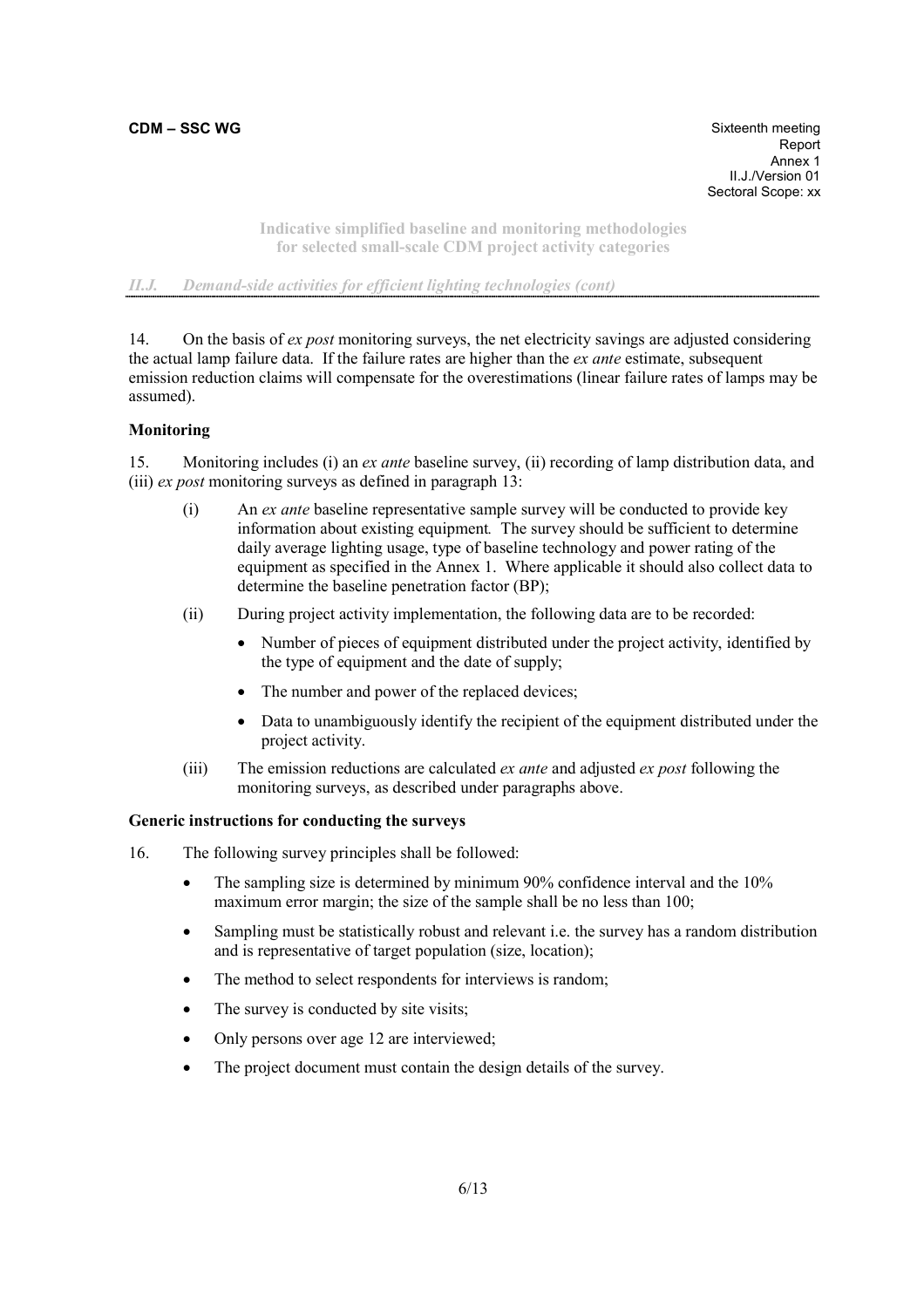-

report to the contract of the contract of the contract of the contract of the contract of the contract of the contract of the contract of the contract of the contract of the contract of the contract of the contract of the **Annex 1 Annex 1**  II.J./Version 01 Sectoral Scope: xx

> **Indicative simplified baseline and monitoring methodologies for selected small-scale CDM project activity categories**

## *II.J. Demand-side activities for efficient lighting technologies (cont)*

A generic questionnaire is included in Annex 1*.* This questionnaire should be used adapting it to local circumstances as necessary.

### **Project Activity under Programme of Activities**

17. If the methodology is applied to a project activity (CPA) under a programme of activities (PoA):

- (a) An assessment of Baseline Penetration Factor (BP) shall be done for each of the CPA of PoA separately through *ex ante* baseline survey for use in emission reduction calculation as per Equation 1;
- (b) Monitoring should include a verification that the number of project activity equipment distributed by the project and the number of scrapped equipment correspond with each other*.* The scrapping of replaced equipment should be documented and independently verified;
- (c) Leakage on account of cross effects (interactive effects, for example increased heating load due to introduction of efficient lighting technologies) shall be considered<sup>10</sup> unless it is demonstrated that any two of the following conditions are met:
	- (i) Heating Degree Days (HDDs) to base  $18^{\circ}$ C in the geographic location of the project are equal to or less than 1000 in a year;
	- (ii) The *ex ante* survey determines that space heating in the project location is not done for more than two months in a year;
	- (iii) There is less than 10% penetration of space heating equipment in the location of the project activity.

 $10$  Consideration of interactive effects may be proposed through the request for revision process.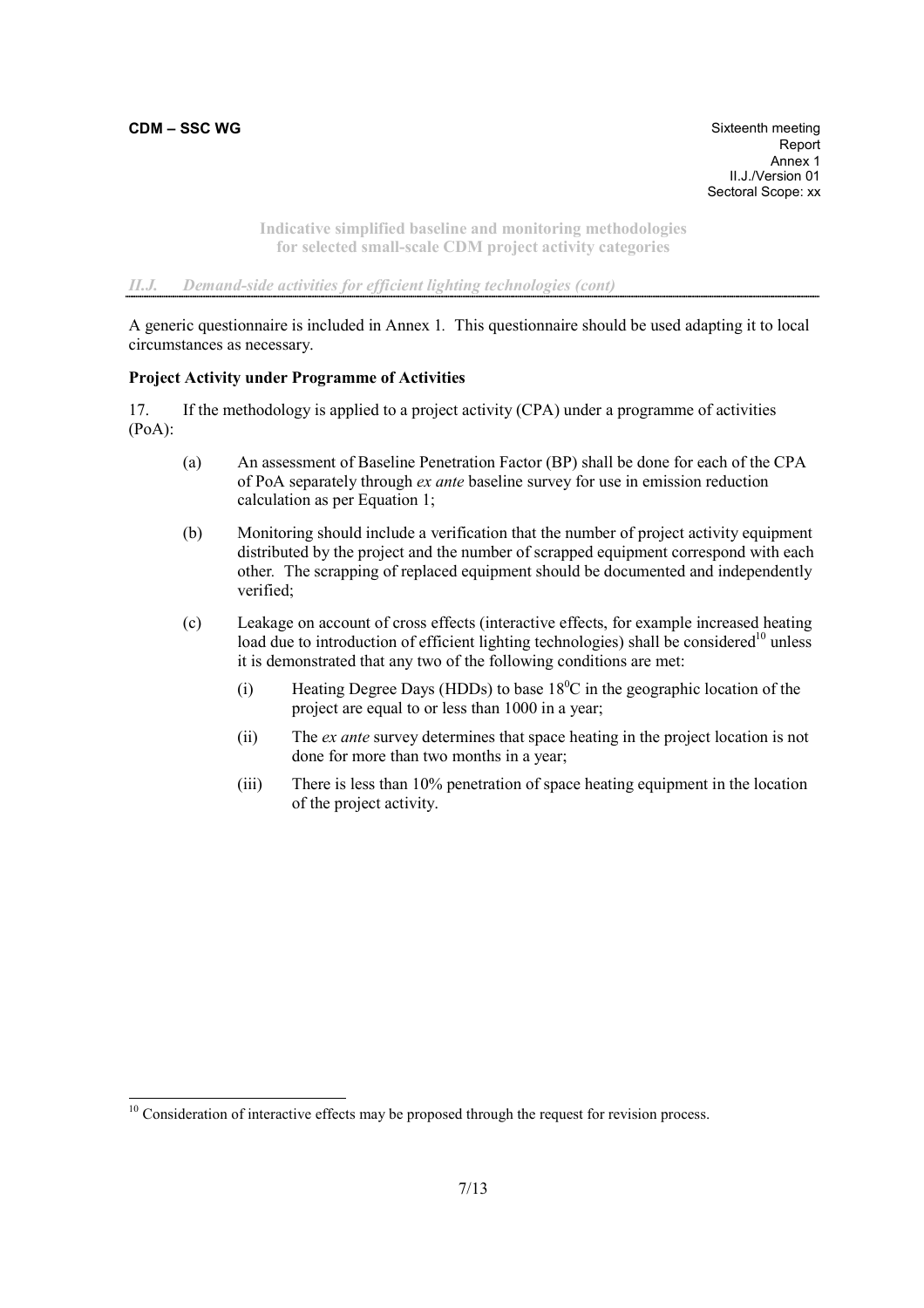**Indicative simplified baseline and monitoring methodologies for selected small-scale CDM project activity categories** 

*II.J. Demand-side activities for efficient lighting technologies (cont)* 

# **ANNEX I** *Ex ante* **baseline survey and** *Ex post* **Monitoring Survey Templates**

*Ex ante* **Baseline Survey Template** 

# **General Information**

- Interviewer;
- Date of interview;
- Name and Address (or description of location of dwelling);
- Ownership status (owner / tenant / other).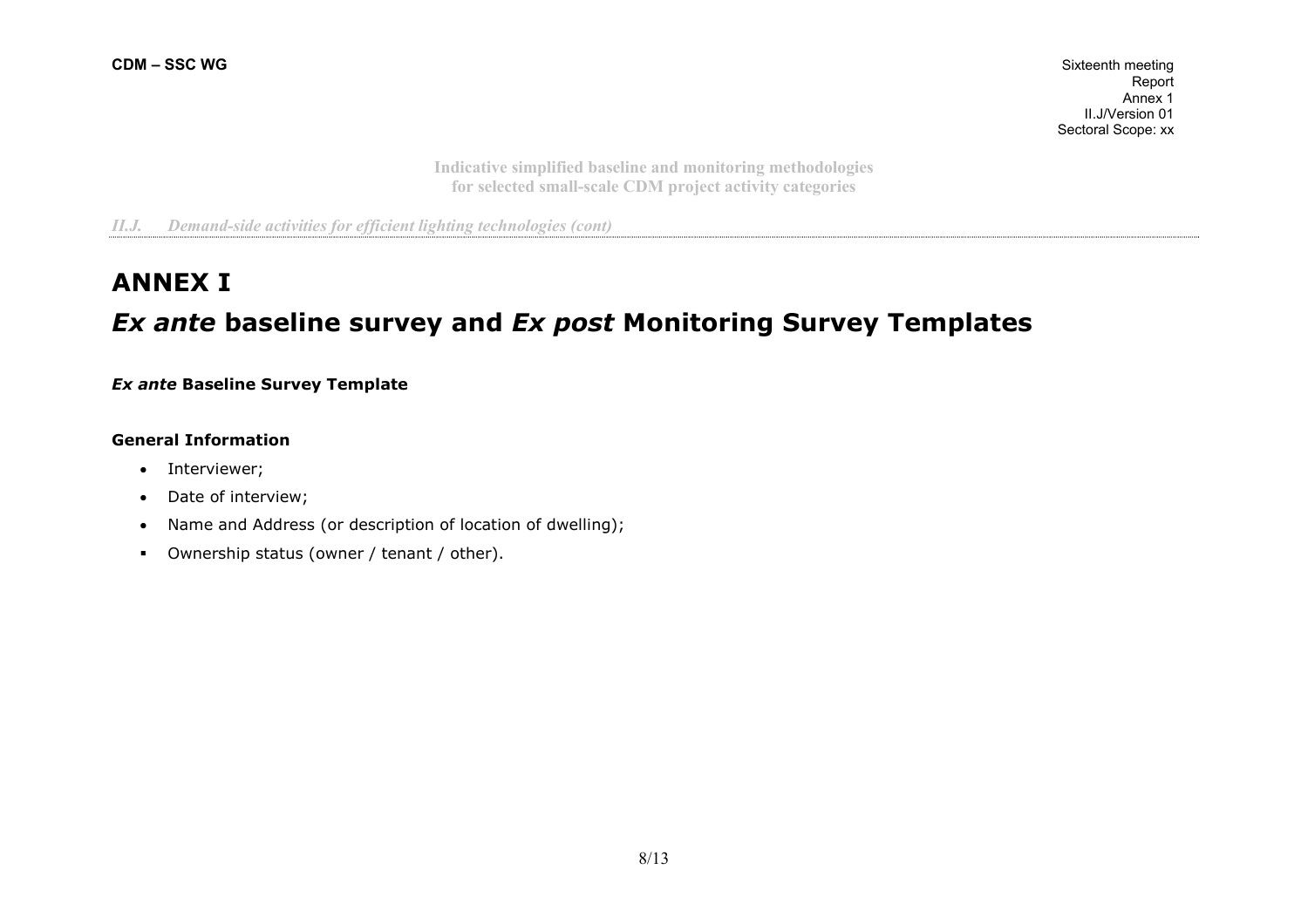**Indicative simplified baseline and monitoring methodologies for selected small-scale CDM project activity categories** 

# *II.J. Demand-side activities for efficient lighting technologies (cont)*

# **Lamp Hours of Operation and Baseline Penetration**

| Lamp | Location<br>(categories to<br>be adapted to<br>suit local<br>needs) | Type of Lamp: e.g.<br>Incandescent (I)<br>Fluorescent Tube Light (FTL)<br>CFL Energy Saving (CFL)<br>Other $(O)$ – please describe | Type of<br>Fitting:<br>Screw (S)<br>Pin(P)<br>Other (O) | Lamp Wattage | Average Use<br>(hours per day) | In Working<br>Condition?<br>y/n<br>or |
|------|---------------------------------------------------------------------|------------------------------------------------------------------------------------------------------------------------------------|---------------------------------------------------------|--------------|--------------------------------|---------------------------------------|
| 1.1  | Bedrooms                                                            |                                                                                                                                    |                                                         |              |                                |                                       |
| 1.2  |                                                                     |                                                                                                                                    |                                                         |              |                                |                                       |
| 1.X  |                                                                     |                                                                                                                                    |                                                         |              |                                |                                       |
| 2.1  | Kitchen                                                             |                                                                                                                                    |                                                         |              |                                |                                       |
| 2.2  |                                                                     |                                                                                                                                    |                                                         |              |                                |                                       |
| 2.X  |                                                                     |                                                                                                                                    |                                                         |              |                                |                                       |
| 3.1  | Family Room                                                         |                                                                                                                                    |                                                         |              |                                |                                       |
| 3.2  |                                                                     |                                                                                                                                    |                                                         |              |                                |                                       |
| 3.X  |                                                                     |                                                                                                                                    |                                                         |              |                                |                                       |
| 4.1  | Dining Room                                                         |                                                                                                                                    |                                                         |              |                                |                                       |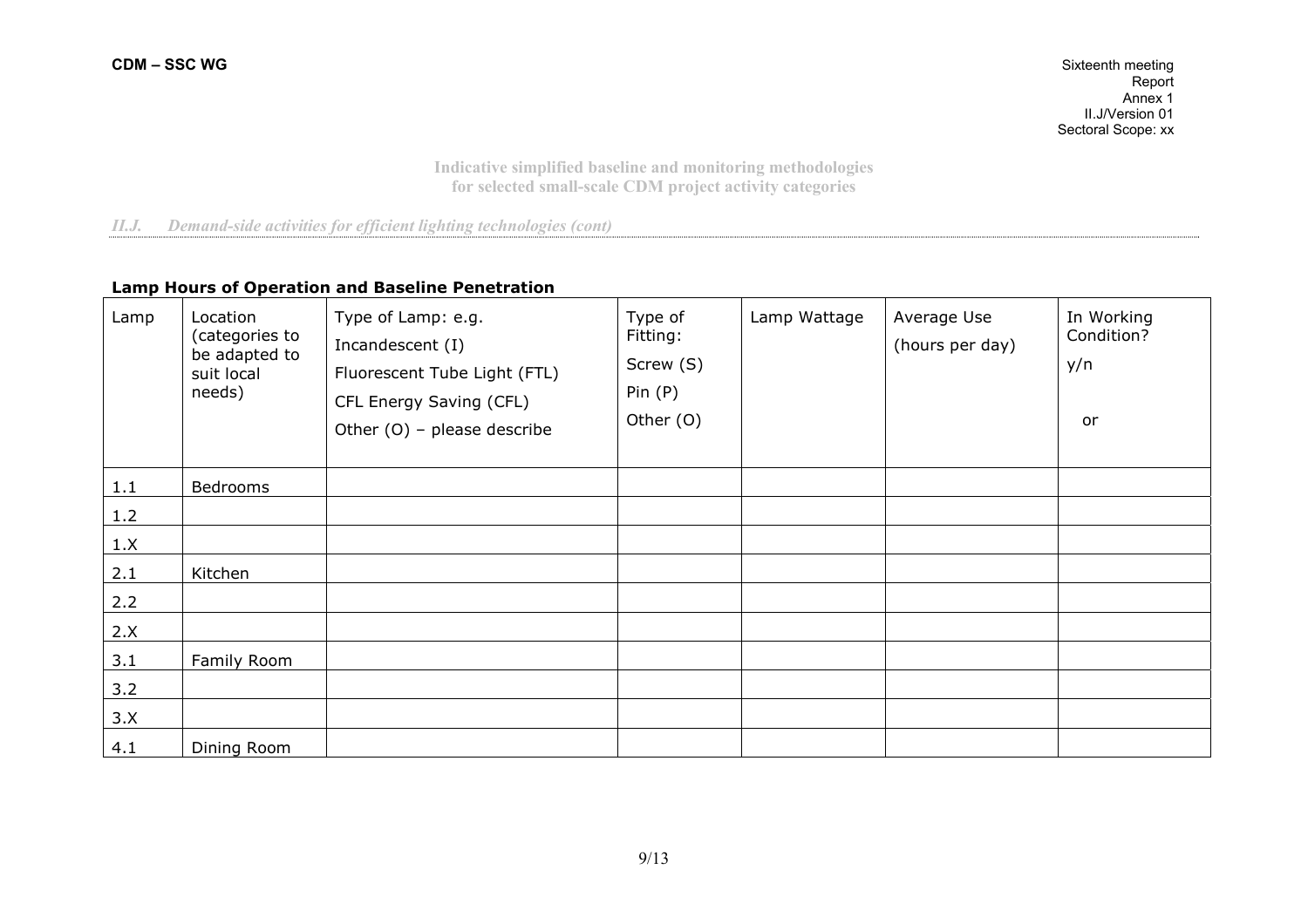**Indicative simplified baseline and monitoring methodologies for selected small-scale CDM project activity categories** 

# *II.J. Demand-side activities for efficient lighting technologies (cont)*

| Lamp | Location<br>(categories to<br>be adapted to<br>suit local<br>needs) | Type of Lamp: e.g.<br>Incandescent (I)<br>Fluorescent Tube Light (FTL)<br>CFL Energy Saving (CFL)<br>Other $(O)$ – please describe | Type of<br>Fitting:<br>Screw (S)<br>Pin(P)<br>Other (O) | Lamp Wattage | Average Use<br>(hours per day) | In Working<br>Condition?<br>y/n<br>or |
|------|---------------------------------------------------------------------|------------------------------------------------------------------------------------------------------------------------------------|---------------------------------------------------------|--------------|--------------------------------|---------------------------------------|
| 4.2  |                                                                     |                                                                                                                                    |                                                         |              |                                |                                       |
| 4.X  |                                                                     |                                                                                                                                    |                                                         |              |                                |                                       |
| 5.1  | Bathroom &<br>Other                                                 |                                                                                                                                    |                                                         |              |                                |                                       |
| 5.2  |                                                                     |                                                                                                                                    |                                                         |              |                                |                                       |
| 5.X  |                                                                     |                                                                                                                                    |                                                         |              |                                |                                       |

(Add rows as needed to capture all bulbs)

- Identify the most well used lamps in the household;
- **•** Determine total number of light sockets in the household;
- Determine total number of incandescent lamps in service;
- Determine total number of CFLs.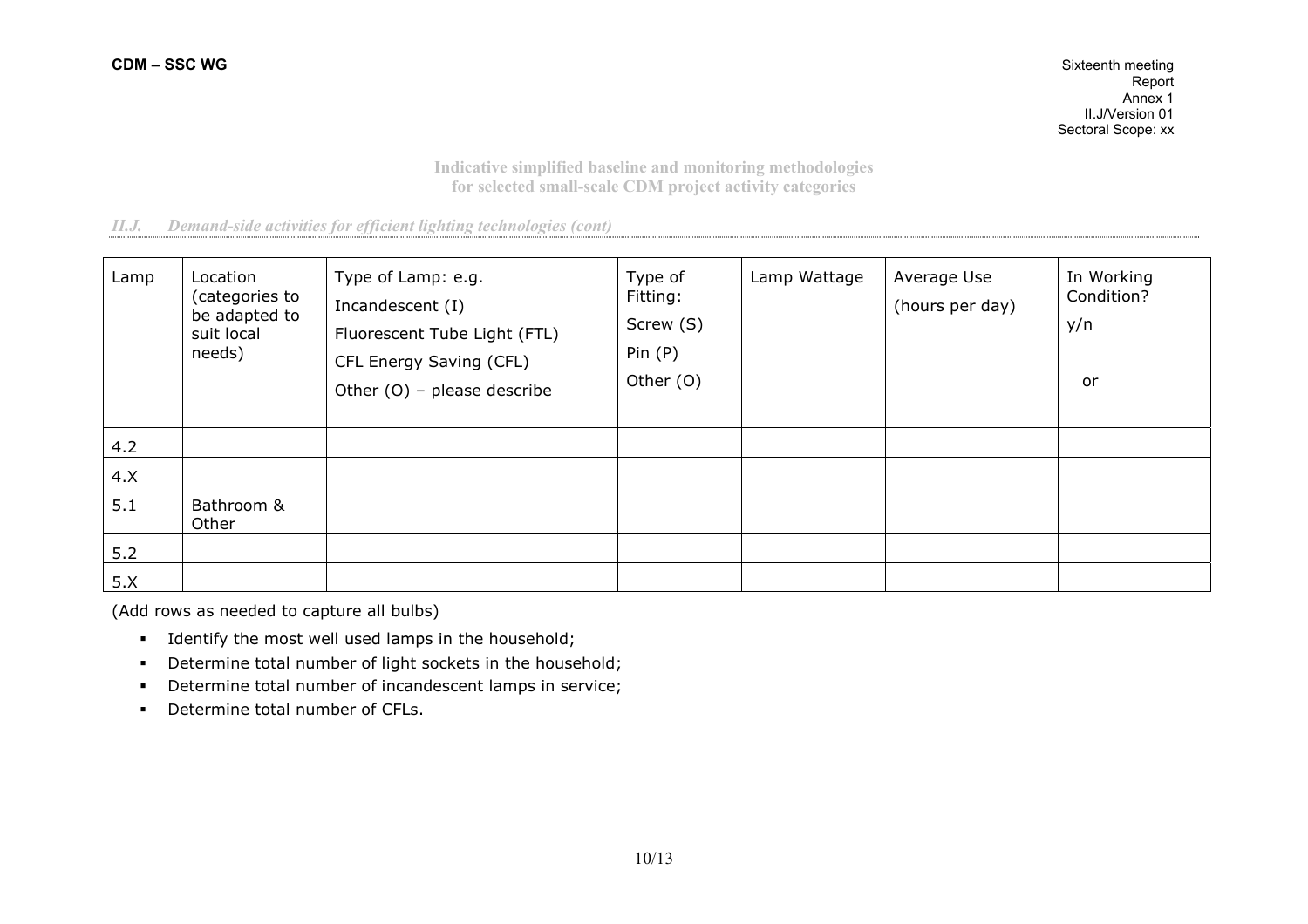**Indicative simplified baseline and monitoring methodologies for selected small-scale CDM project activity categories** 

# *II.J. Demand-side activities for efficient lighting technologies (cont)*

### **CFL Awareness and Lamp Purchase Habits**

- Have you heard about energy saving CFLs (compact fluorescent lamps)?
- $I$  If yes:
	- <sup>o</sup>Where did you first hear about them?
	- $\circ$  Do you regularly purchase them?
	- <sup>o</sup>What are the main reasons that you do/don't regularly purchase CFLs?
- If no, would you be willing to buy an energy saving CFL that is more expensive than a conventional incandescent bulb?
- Regarding your last purchase of lamps:
	- <sup>o</sup>What type of lamp was it?
	- <sup>o</sup>Where did you purchase it?
	- o What was the cost?

#### **Other data**

Where applicable question/s on the space heating practice in the region may be added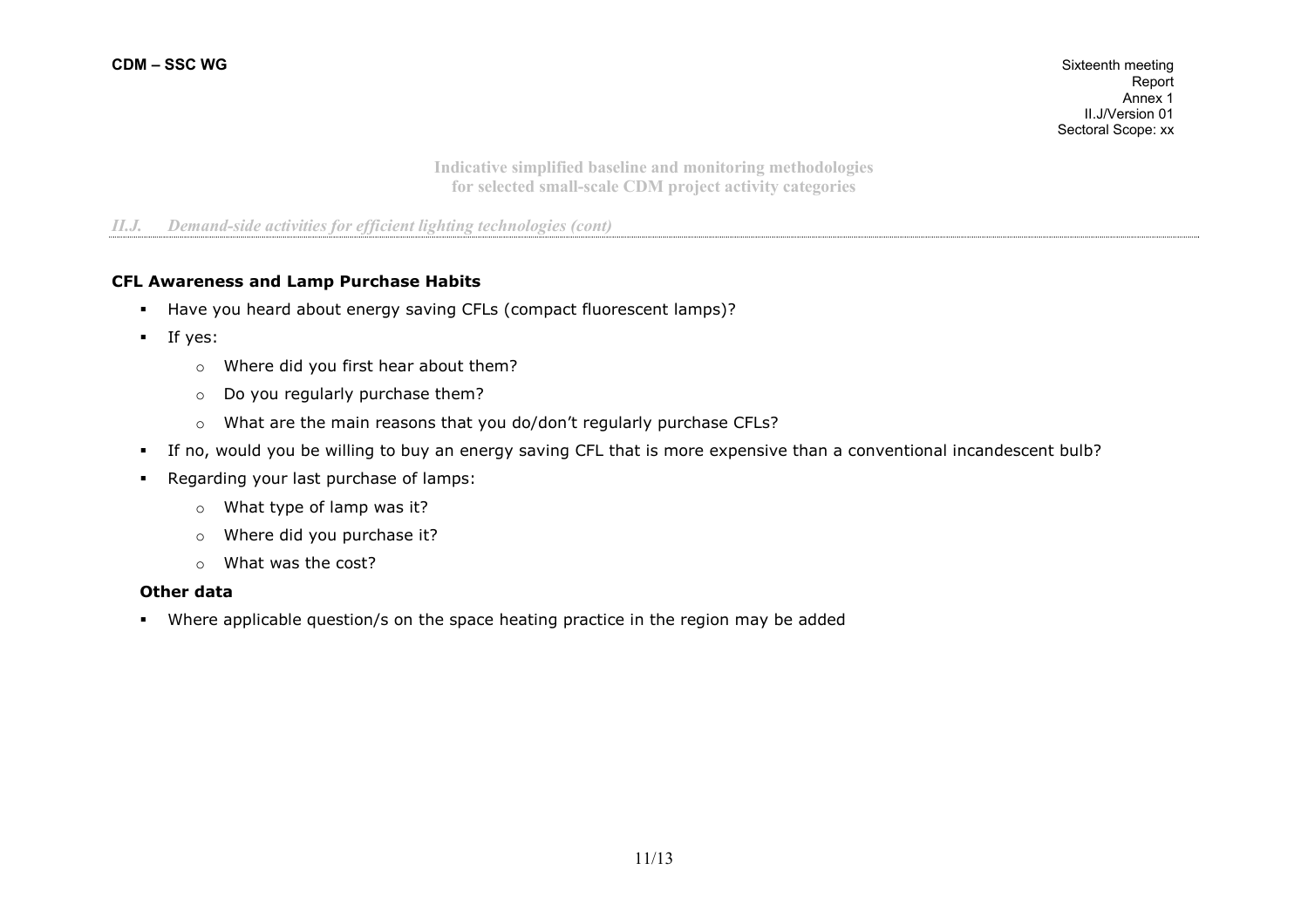**Indicative simplified baseline and monitoring methodologies for selected small-scale CDM project activity categories** 

## *II.x. Demand-side activities for efficient lighting technologies (cont)*

# *Ex post* **monitoring survey template**

General Information

- Interviewer;
- Date of interview;
- Name and Address (or description of location of dwelling);
- Ownership status (owner/tenant/other).

## Proper Installation/Operation

- Check whether each CFL distributed under the project activity is installed (based on records on the type/number of efficient lamps distributed to each individual household);
- Record whether CFLs distributed under the project activity are operational;
- Determine whether defective CFLs were replaced by the end-user and, if so, with what type/wattage of lamp.